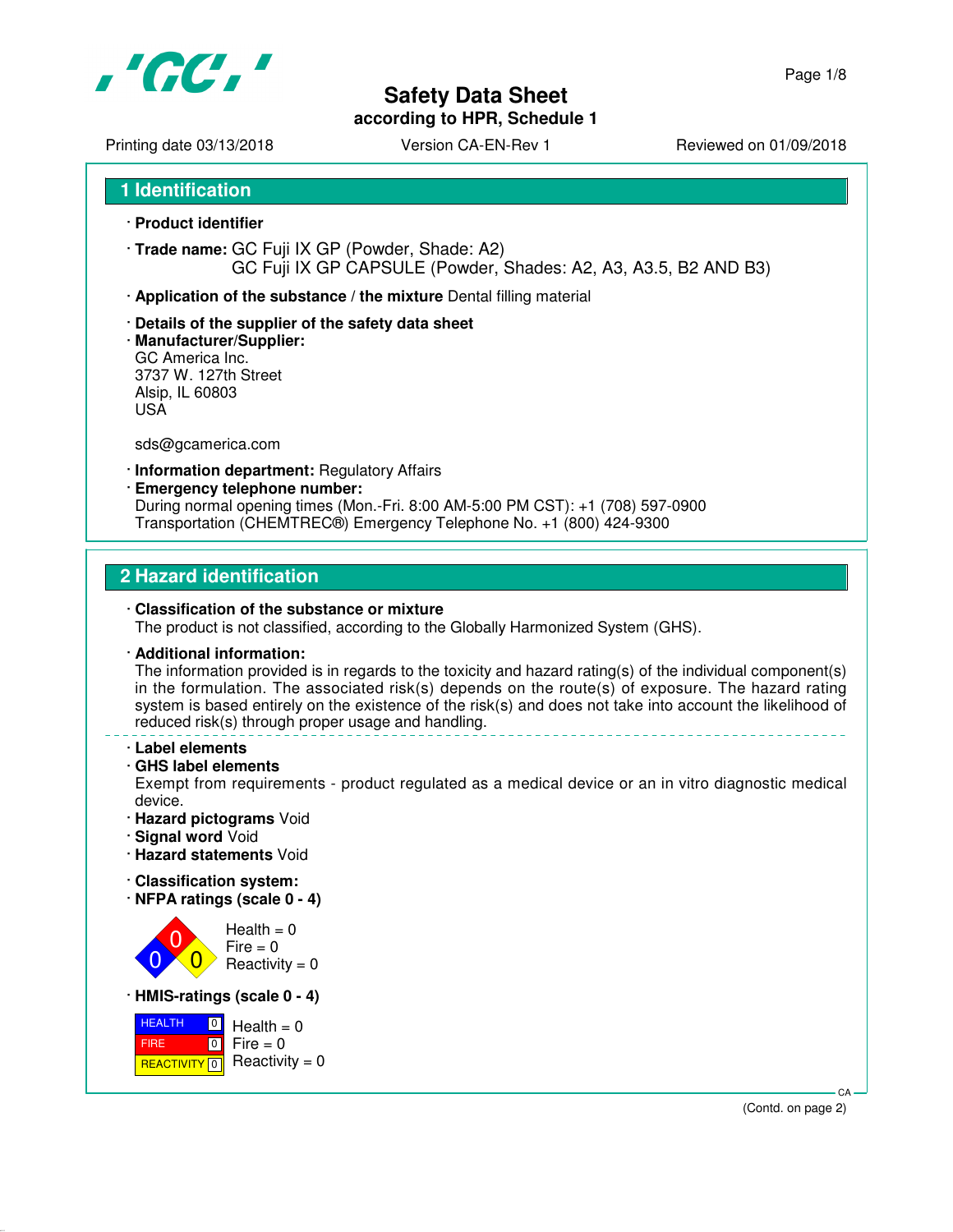Printing date 03/13/2018 Version CA-EN-Rev 1 Reviewed on 01/09/2018

**Trade name:** GC Fuji IX GP (Powder, Shade: A2)

GC Fuji IX GP CAPSULE (Powder, Shades: A2, A3, A3.5, B2 AND B3)

(Contd. of page 1)

## **3 Composition/Information on ingredients**

#### · **Chemical characterization: Mixtures**

- · **Description:** Mixture of the substances listed below with nonhazardous additions.
- · **Dangerous components:** Void
- · **Additional information:**

If a substance is marked with \*\*, then substance is a trade secret. This is allowed under OSHA's Hazard Communication Standard (HCS) as a trade secret and under GHS as Confidential Business Information (CBI).

### **4 First aid measures**

- · **Description of first aid measures**
- · **General information:** No special measures required. If symptoms persist consult doctor.
- · **After inhalation:** Supply fresh air; consult doctor in case of complaints.

In case of unconsciousness place patient stably in side position for transportation.

- · **After skin contact:** Rinse with warm water. If symptoms persist consult doctor.
- · **After eye contact:** Rinse opened eye for several minutes under running water. If symptoms persist, consult a doctor.
- · **After swallowing:** Rinse out mouth and then drink plenty of water. If symptoms persist consult doctor.
- · **Information for doctor:**
- · **Most important symptoms and effects, both acute and delayed** No further relevant information available.
- · **Indication of any immediate medical attention and special treatment needed** No further relevant information available.

# **5 Firefighting measures**

- · **Extinguishing media**
- · **Suitable extinguishing agents:**

CO2, extinguishing powder or water spray. Fight larger fires with water spray or alcohol resistant foam. Use fire fighting measures that suit the environment.

- · **For safety reasons unsuitable extinguishing agents:** Water with full jet
- · **Special hazards arising from the substance or mixture**
- Formation of toxic gases is possible during heating or in case of fire.
- · **Advice for firefighters**
- · **Protective equipment:** Wear self-contained respiratory protective device.
- · **Additional information**

Dispose of fire debris and contaminated fire fighting water in accordance with official regulations.

(Contd. on page 3)

CA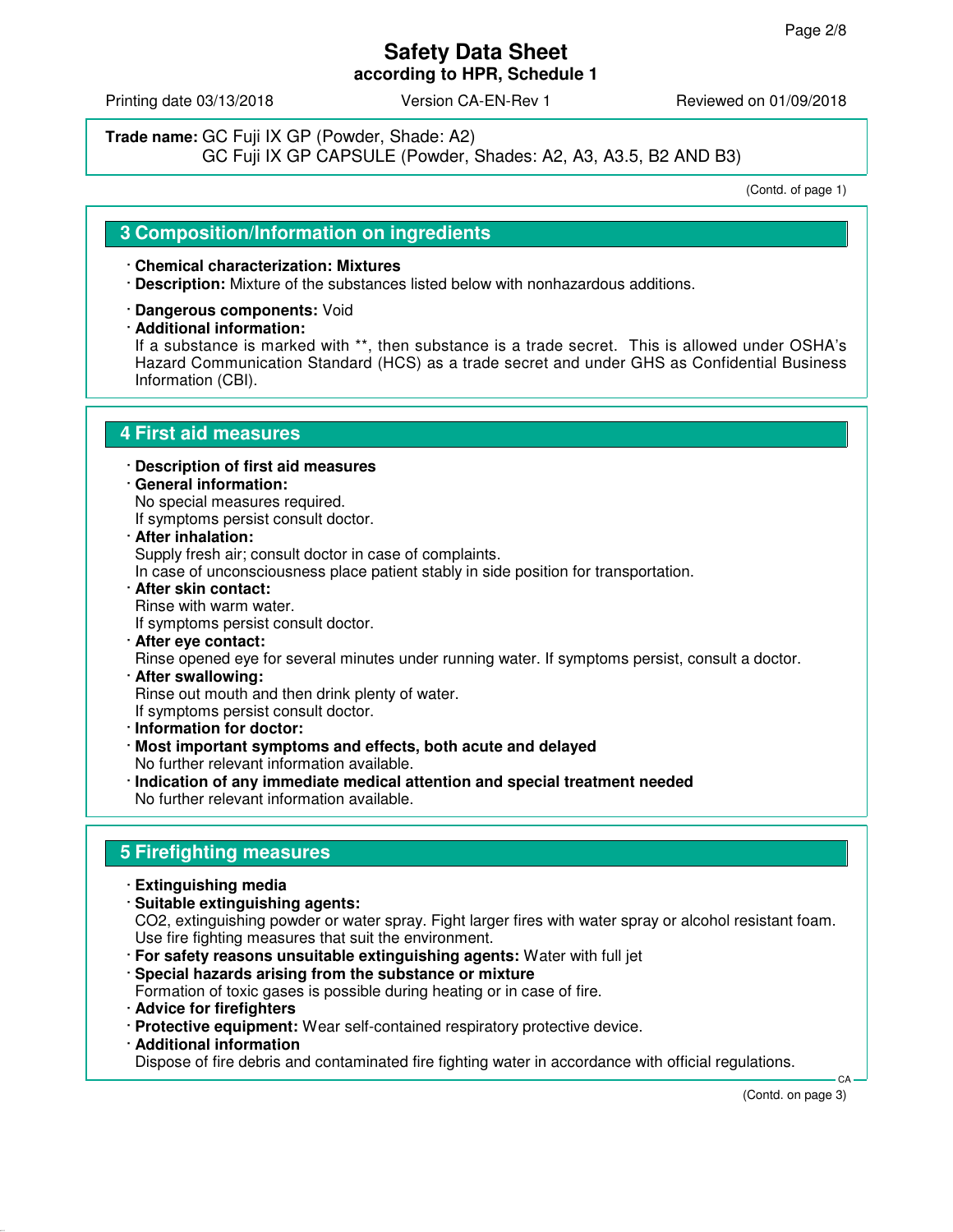Printing date 03/13/2018 **Version CA-EN-Rev 1** Reviewed on 01/09/2018

# **Trade name:** GC Fuji IX GP (Powder, Shade: A2)

GC Fuji IX GP CAPSULE (Powder, Shades: A2, A3, A3.5, B2 AND B3)

(Contd. of page 2)

### **6 Accidental release measures**

- · **Personal precautions, protective equipment and emergency procedures** Remove persons from danger area.
- · **Environmental precautions:** Do not allow product to reach sewage system or any water course. Inform respective authorities in case of seepage into water course or sewage system. Do not allow to penetrate the ground/soil. In case of seepage into the ground inform responsible authorities. · **Methods and material for containment and cleaning up:** Pick up mechanically. Dispose of the collected material according to regulations. · **Reference to other sections**
	- See Section 7 for information on safe handling. See Section 8 for information on personal protection equipment. See Section 13 for disposal information.

# **7 Handling and storage**

- · **Handling:**
- · **Precautions for safe handling** Observe instructions for use. Prevent formation of dust.
- Any deposit of dust which cannot be avoided must be regularly removed.
- · **Information about protection against explosions and fires:** Dust can combine with air to form an explosive mixture.
- · **Conditions for safe storage, including any incompatibilities**
- · **Storage:**
- · **Requirements to be met by storerooms and receptacles:** Store only in unopened original receptacles.
- · **Information about storage in one common storage facility:** Store away from foodstuffs.
- · **Further information about storage conditions:** Observe instructions for use / storage.
- · **Specific end use(s)** No further relevant information available.

# **8 Exposure controls/ Personal protection**

- · **Additional information about design of technical systems:** No further data; see item 7.
- · **Control parameters**
- · **Components with limit values that require monitoring at the workplace:** The product does not contain any relevant quantities of materials with critical values that have to be monitored at the workplace.
- · **Additional information:** The lists that were valid during the creation were used as basis.
- · **Exposure controls**
- · **Personal protective equipment:**
- · **General protective and hygienic measures:**

The usual precautionary measures for handling chemicals should be followed. Do not inhale dust / smoke / mist.

Wash hands before breaks and at the end of work.

(Contd. on page 4)

CA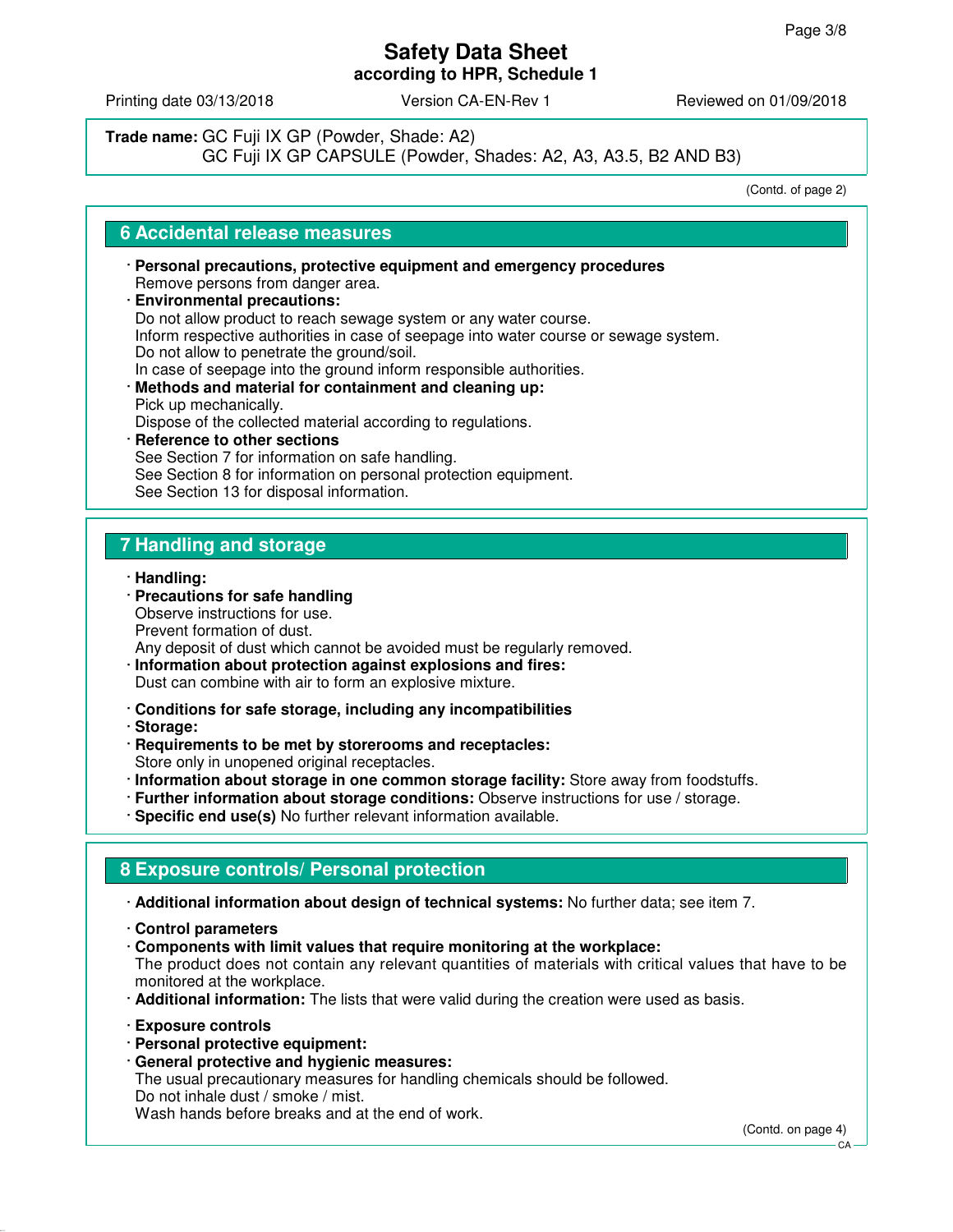Printing date 03/13/2018 **Version CA-EN-Rev 1** Reviewed on 01/09/2018

#### **Trade name:** GC Fuji IX GP (Powder, Shade: A2) GC Fuji IX GP CAPSULE (Powder, Shades: A2, A3, A3.5, B2 AND B3)

(Contd. of page 3)

## · **Breathing equipment:**



Suitable respiratory protective device recommended.

· **Protection of hands:** Protective gloves

· **Material of gloves**

The selection of the suitable gloves does not only depend on the material, but also on further marks of quality and varies from manufacturer to manufacturer. As the product is a preparation of several substances, the resistance of the glove material can not be calculated in advance and has therefore to be checked prior to the application.

· **Penetration time of glove material** The exact break through time has to be found out by the manufacturer of the protective gloves and has to be observed.

#### · **Eye protection:**

Manufacturing sites:

Wear safety glasses with side shields (or goggles). Distribution, Workplace, and Household Settings:

No special protective equipment required

| 9 Physical and chemical properties                                                                  |                                               |  |
|-----------------------------------------------------------------------------------------------------|-----------------------------------------------|--|
| · Information on basic physical and chemical properties<br>· General Information<br>· Appearance:   |                                               |  |
| Form:<br>Color:                                                                                     | Powder<br>White                               |  |
| · Odor:                                                                                             | Odorless                                      |  |
| Odor threshold:                                                                                     | Not determined.                               |  |
| · pH-value:                                                                                         | Not applicable.                               |  |
| · Change in condition<br><b>Melting point/Melting range:</b><br><b>Boiling point/Boiling range:</b> | Undetermined.<br>Undetermined.                |  |
| · Flash point:                                                                                      | Not applicable.                               |  |
| · Flammability (solid, gaseous):                                                                    | Not determined.                               |  |
| · Ignition temperature:                                                                             | Undetermined.                                 |  |
| · Decomposition temperature:                                                                        | Not determined.                               |  |
| · Auto igniting:                                                                                    | Product is not self-igniting.                 |  |
| · Danger of explosion:                                                                              | Product does not present an explosion hazard. |  |
| · Explosion limits:<br>Lower:<br>Upper:                                                             | Not determined.<br>Not determined.            |  |
| · Vapor pressure:                                                                                   | Not applicable.                               |  |
| · Density:                                                                                          | Not determined.                               |  |
|                                                                                                     | (Contd. on page 5)                            |  |

CA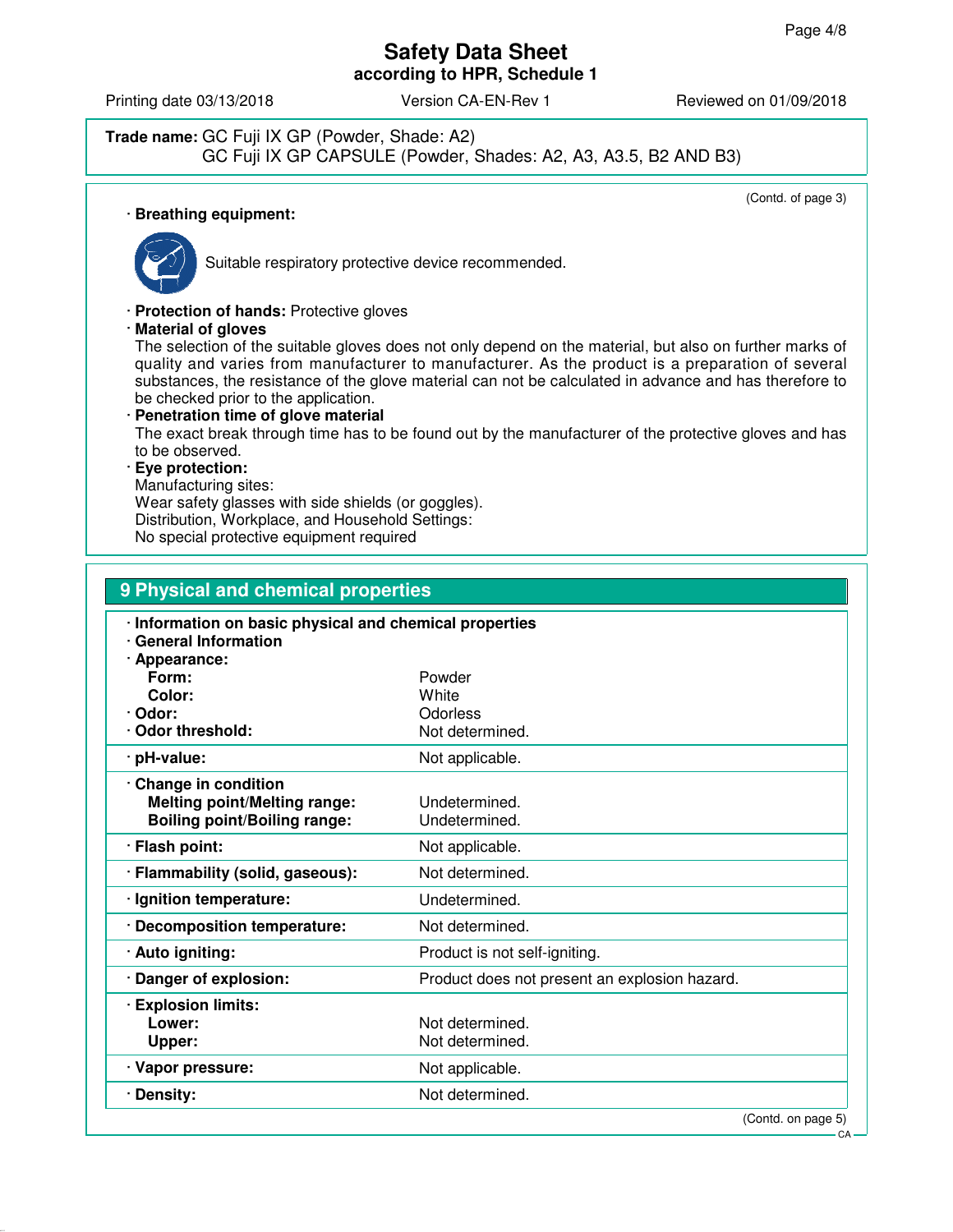**according to HPR, Schedule 1**

Printing date 03/13/2018 **Version CA-EN-Rev 1** Reviewed on 01/09/2018

# **Trade name:** GC Fuji IX GP (Powder, Shade: A2) GC Fuji IX GP CAPSULE (Powder, Shades: A2, A3, A3.5, B2 AND B3)

|                                                            |                                            | (Contd. of page 4) |
|------------------------------------------------------------|--------------------------------------------|--------------------|
| · Relative density                                         | Not determined.                            |                    |
| · Vapor density                                            | Not applicable.                            |                    |
| <b>Evaporation rate</b>                                    | Not applicable.                            |                    |
| · Solubility in / Miscibility with                         |                                            |                    |
| Water:                                                     | Insoluble.                                 |                    |
| · Partition coefficient (n-octanol/water): Not determined. |                                            |                    |
| · Viscosity:                                               |                                            |                    |
| Dynamic:                                                   | Not applicable.                            |                    |
| Kinematic:                                                 | Not applicable.                            |                    |
| · Solvent content:                                         |                                            |                    |
| Solids content:                                            | 100.0 $%$                                  |                    |
| Other information                                          | No further relevant information available. |                    |

# **10 Stability and reactivity**

- · **Reactivity** No further relevant information available.
- · **Chemical stability** Stable at ambient temperature.
- · **Thermal decomposition / conditions to be avoided:** No decomposition if used according to specifications.
- · **Possibility of hazardous reactions** No dangerous reactions known.
- · **Conditions to avoid** No further relevant information available.
- · **Incompatible materials:** No further relevant information available.
- · **Hazardous decomposition products:** No dangerous decomposition products known.

# **11 Toxicological information**

- · **Information on toxicological effects**
- · **Acute toxicity:**
- · **LD/LC50 values that are relevant for classification:** No further relevant information available.
- · **Primary irritant effect:**
- · **on the skin:** No irritant effect.
- · **on the eye:** No irritating effect.
- · **Sensitization:** No sensitizing effects known.
- · **Additional toxicological information:**

The product is not subject to classification according to internally approved calculation methods for preparations.

· **Carcinogenic categories**

| <b>Uarunugunu catugunus</b>                                                                              |            |
|----------------------------------------------------------------------------------------------------------|------------|
| · IARC (International Agency for Research on Cancer)                                                     |            |
| glass, oxide, chemicals                                                                                  | 65997-17-3 |
| poly(acrylic acid)                                                                                       | З          |
| · NTP (National Toxicology Program)                                                                      |            |
| None of the ingredients is listed.                                                                       |            |
| · Carcinogenic categories' legend:<br>$IADO$ $Q_{i}$ $\ldots$ 4. The exect is equal possible to burnease |            |

IARC Group 1: The agent is carcinogenic to humans.

IARC Group 2A: The agent is probably carcinogenic to humans.

(Contd. on page 6)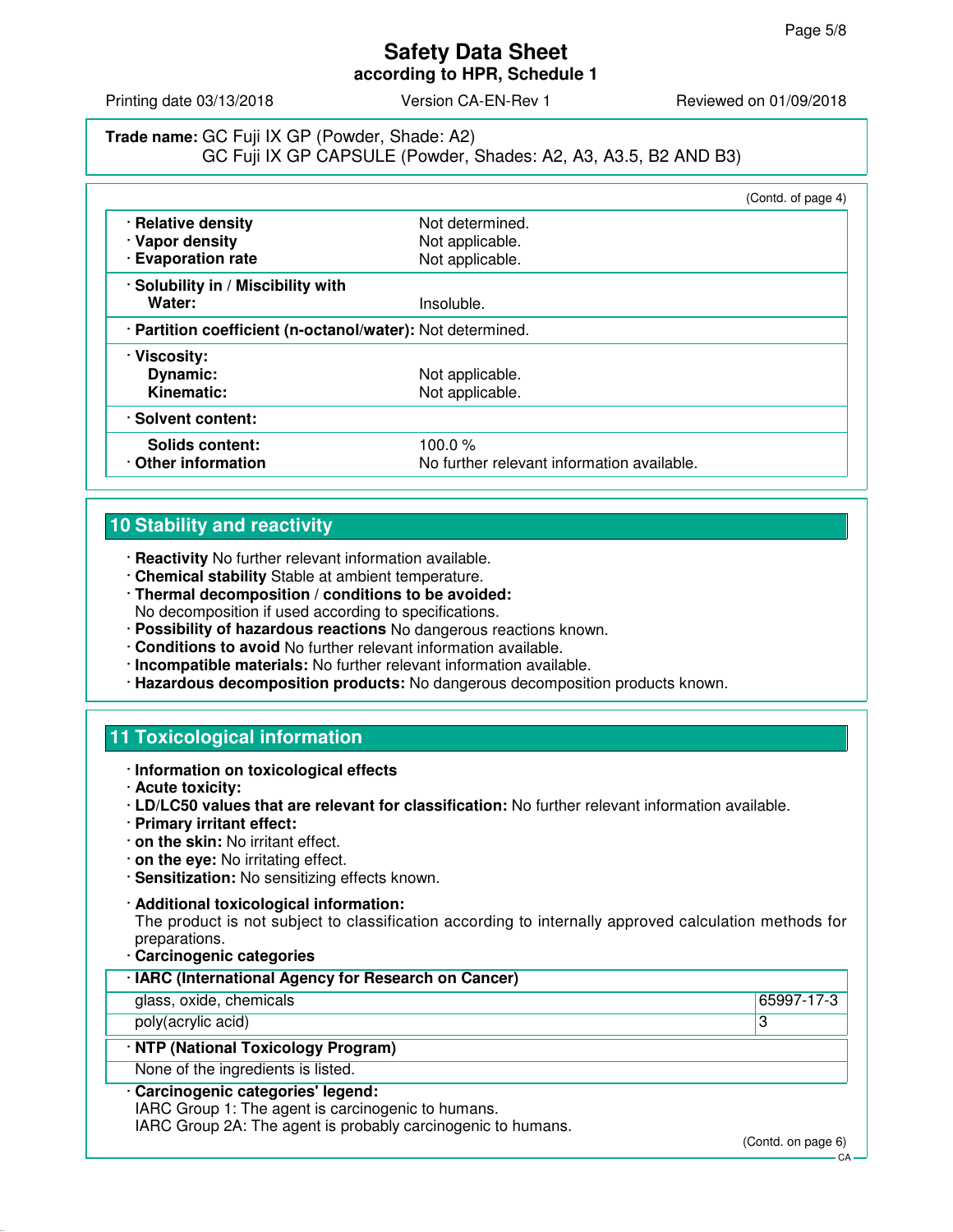**according to HPR, Schedule 1**

Printing date 03/13/2018 **Version CA-EN-Rev 1** Reviewed on 01/09/2018

#### **Trade name:** GC Fuji IX GP (Powder, Shade: A2) GC Fuji IX GP CAPSULE (Powder, Shades: A2, A3, A3.5, B2 AND B3)

(Contd. of page 5)

IARC Group 2B: The agent is possibly carcinogenic to humans. IARC Group 3: The agent is not classifiable as to its carcinogenicity to humans. IARC Group 4: The agent is probably not carcinogenic to humans. NTP K: Known to be human carcinogen. NTP R: Reasonably anticipated to be human carcinogen.

· **Repeated dose toxicity.** No further relevant information available.

· **CMR effects (carcinogenity, mutagenicity and toxicity for reproduction)** No further relevant information available. No further relevant information available.

# **12 Ecological information**

#### · **Toxicity**

- · **Aquatic toxicity:** No further relevant information available.
- · **Persistence and degradability** No further relevant information available.
- · **Behavior in environmental systems:**
- · **Bioaccumulative potential** No further relevant information available.
- · **Mobility in soil** No further relevant information available.
- · **Additional ecological information:**
- · **General notes:**

Water hazard class 3 (Self-assessment): extremely hazardous for water Do not allow product to reach ground water, water course or sewage system, even in small quantities. Danger to drinking water if even extremely small quantities leak into the ground.

- · **Results of PBT and vPvB assessment**
- · **PBT:** Not applicable.
- · **vPvB:** Not applicable.
- · **Other adverse effects** No further relevant information available.

# **13 Disposal considerations**

#### · **Waste treatment methods**

· **Recommendation:** Dispose of contents / container in accordance with local / regional / national / international regulations.

· **Recommendation:** Disposal must be made according to official regulations.

| · UN-Number<br>· DOT, TDG, ADN, IMDG, IATA               | Void |  |
|----------------------------------------------------------|------|--|
|                                                          |      |  |
| · UN proper shipping name<br>· DOT, TDG, ADN, IMDG, IATA | Void |  |
| · Transport hazard class(es)                             |      |  |
| · DOT, TDG, ADN, IMDG, IATA                              |      |  |
| · Class                                                  | Void |  |

<sup>·</sup> **Uncleaned packagings:**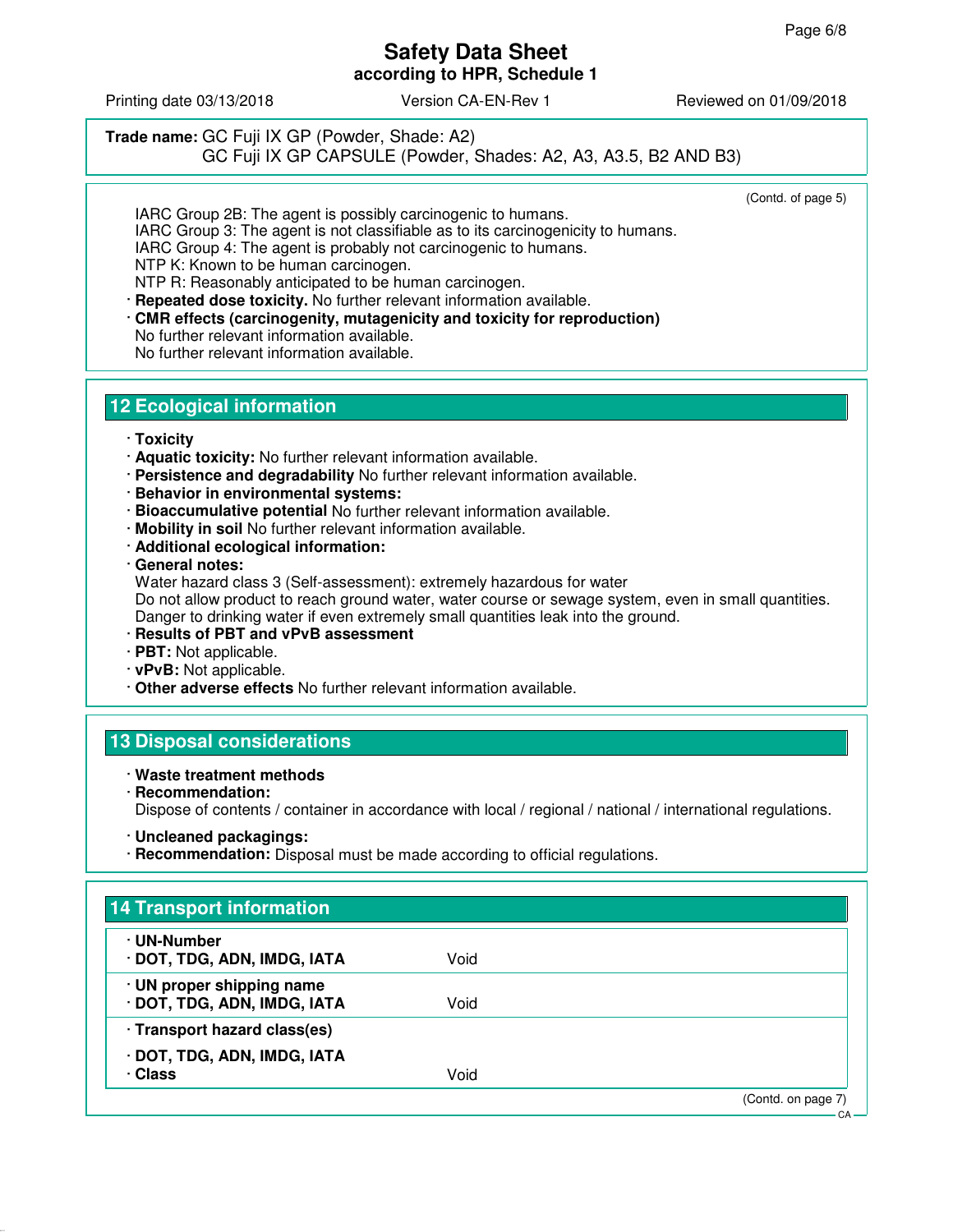**according to HPR, Schedule 1**

Printing date 03/13/2018 **Version CA-EN-Rev 1** Reviewed on 01/09/2018

# **Trade name:** GC Fuji IX GP (Powder, Shade: A2) GC Fuji IX GP CAPSULE (Powder, Shades: A2, A3, A3.5, B2 AND B3)

|                                                                                                        |                 | (Contd. of page 6) |
|--------------------------------------------------------------------------------------------------------|-----------------|--------------------|
| · Packing group<br>· DOT, TDG, IMDG, IATA                                                              | Void            |                    |
| · Environmental hazards:<br>· Marine pollutant:                                                        | No              |                    |
| · Special precautions for user                                                                         | Not applicable. |                    |
| · Transport in bulk according to Annex II of<br><b>MARPOL73/78 and the IBC Code</b><br>Not applicable. |                 |                    |
| · UN "Model Regulation":                                                                               | Void            |                    |

# **15 Regulatory information**

· **Safety, health and environmental regulations/legislation specific for the substance or mixture** · **SARA (Superfund Amendments and Reauthorization Act)**

- · **Section 355 (extremely hazardous substances):**
- None of the ingredients is listed.
- · **Section 313 (Specific toxic chemical listings):**
- None of the ingredients is listed.
- · **TSCA (Toxic Substances Control Act):**
- All ingredients are listed.

#### · **Canadian substance listings:**

· **Canadian Domestic Substances List (DSL)**

glass, oxide, chemicals

poly(acrylic acid)

· **Canadian Ingredient Disclosure list (limit 0.1%)**

None of the ingredients is listed.

- · **Canadian Ingredient Disclosure list (limit 1%)**
- None of the ingredients is listed.
- · **GHS label elements** Void
- · **Hazard pictograms** Void
- · **Signal word** Void
- · **Hazard statements** Void
- · **Chemical safety assessment:** A Chemical Safety Assessment has not been carried out.

## **16 Other information**

- · **Department issuing SDS:** Regulatory Affairs · **Contact:** Regulatory Affairs Telephone No. +1 (708) 597-0900 sds@gcamerica.com
- · **Date of preparation / last revision** 03/13/2018 / -

(Contd. on page 8)

 $C.A$